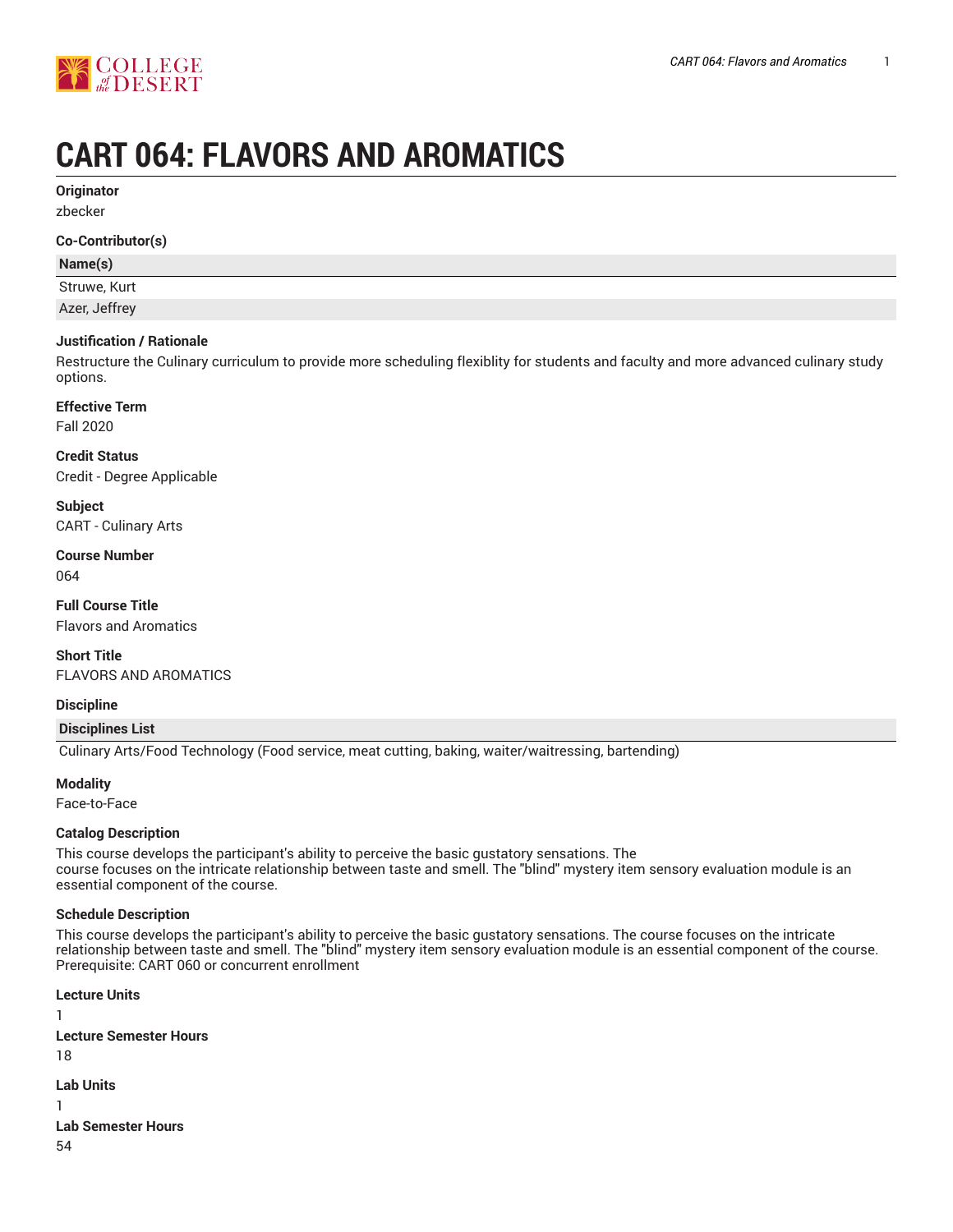

**In-class Hours** 72

**Out-of-class Hours** 36

**Total Course Units** 2 **Total Semester Hours** 108

**Prerequisite Course(s)** CART 060 or concurrent enrollment

# **Required Text and Other Instructional Materials**

**Resource Type** Book (Recommended)

**Author** Harold McGee

**Title** On Food and Cooking

# **Class Size Maximum**

20

**Entrance Skills** Identify basic safety and accident prevention techniques.

# **Requisite Course Objectives**

CART 060-Identify basic safety and accident prevention techniques

# **Entrance Skills**

Explain the role of the food service worker and manager in the prevention of foor borne illnesses.

# **Requisite Course Objectives**

CART 060-Explain the roles of the food service worker and manager in the prevention of foodborne illnesses

#### **Entrance Skills**

Explain the role of the health department.

# **Requisite Course Objectives**

CART 060-Explain the role of the health department sanitarian and evaluate a sanitation report

#### **Entrance Skills**

Identify the steps to establishing HACCP plan.

# **Requisite Course Objectives**

CART 060-Identify steps to establishing HACCP Plan

**Course Content SENSORY**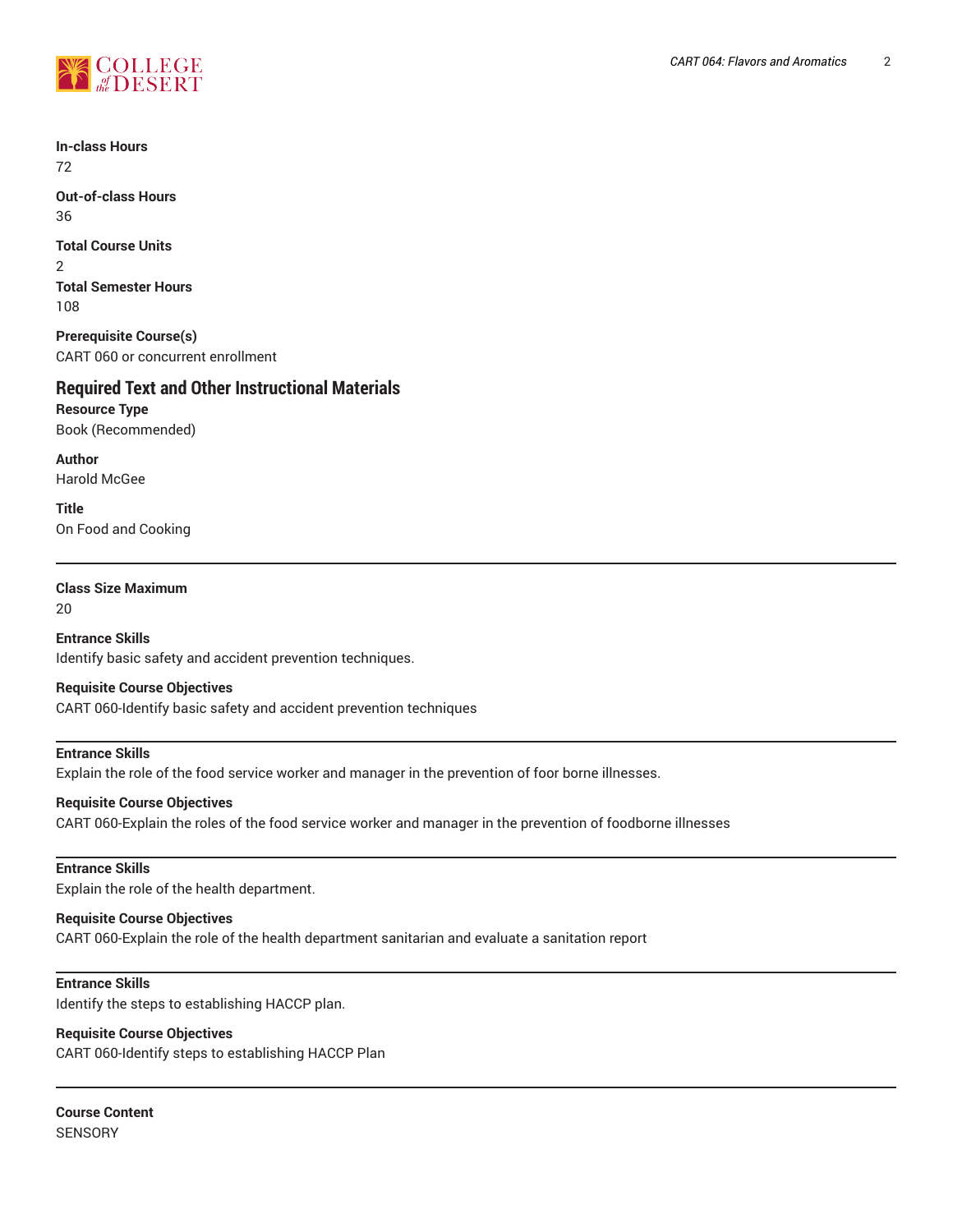

- 1. Sweet
- 2. Sour
- 3. Bitter
- 4. Salty
- 5. High, Low notes
- 6. Chocolate
- 7. Bottled Water
- 8. Salt
- 9. MSG
- 10. Coffee
- 11. Olive Oils
- 12. Ice Cream
- 13. Tea

#### **Lab Content**

Preparation of food's demonstrative sensory flavors.

- 1. Sweet
- 2. Sour
- 3. Bitter
- 4. Salty
- 5. High, Low notes
- 6. Chocolate
- 7. Bottled Water
- 8. Salt
- 9. MSG
- 10. Coffee
- 11. Olive Oils
- 12. Ice Cream
- 13. Tea
- 14. Herb Farm Tour

# **Course Objectives**

|                                  | <b>Objectives</b>                                                                                                                             |  |  |
|----------------------------------|-----------------------------------------------------------------------------------------------------------------------------------------------|--|--|
| Objective 1                      | Students will have a primary understanding of papillae types and functions.                                                                   |  |  |
| Objective 2                      | Students will have a basic understanding of the history of taste and its importance to the foodservice industry.                              |  |  |
| Objective 3                      | Students will understand how the odor classification system factors into the food and wine industry.                                          |  |  |
| Objective 4                      | Students will have a basic understanding of the history of smell and its importance to the foodservice industry.                              |  |  |
| Objective 5                      | Students will understand the structure of odor and the points of origin within the olfactory membrane.                                        |  |  |
| <b>Student Learning Outcomes</b> |                                                                                                                                               |  |  |
|                                  | Upon satisfactory completion of this course, students will be able to:                                                                        |  |  |
| Outcome 1                        | Students will demonstrate a primary working knowledge of sensory evaluation testing as it relates to foodservice<br>products and ingredients. |  |  |

Outcome 2 Students will be able to distinguish by sensory evaluation the gustatory sensations of bitter, sour, salty and sweet

# **Methods of Instruction**

| <b>Method</b>                  | Please provide a description or examples of how each instructional<br>method will be used in this course. |
|--------------------------------|-----------------------------------------------------------------------------------------------------------|
| Supplemental/External Activity | Web research on international cuisine.                                                                    |
| Participation                  | Presentations on foods of each sensory area studied.                                                      |
| Observation                    | Observe instructor demonstrations of cooking procedures.                                                  |
| Lecture                        | Presentation of topic in context.                                                                         |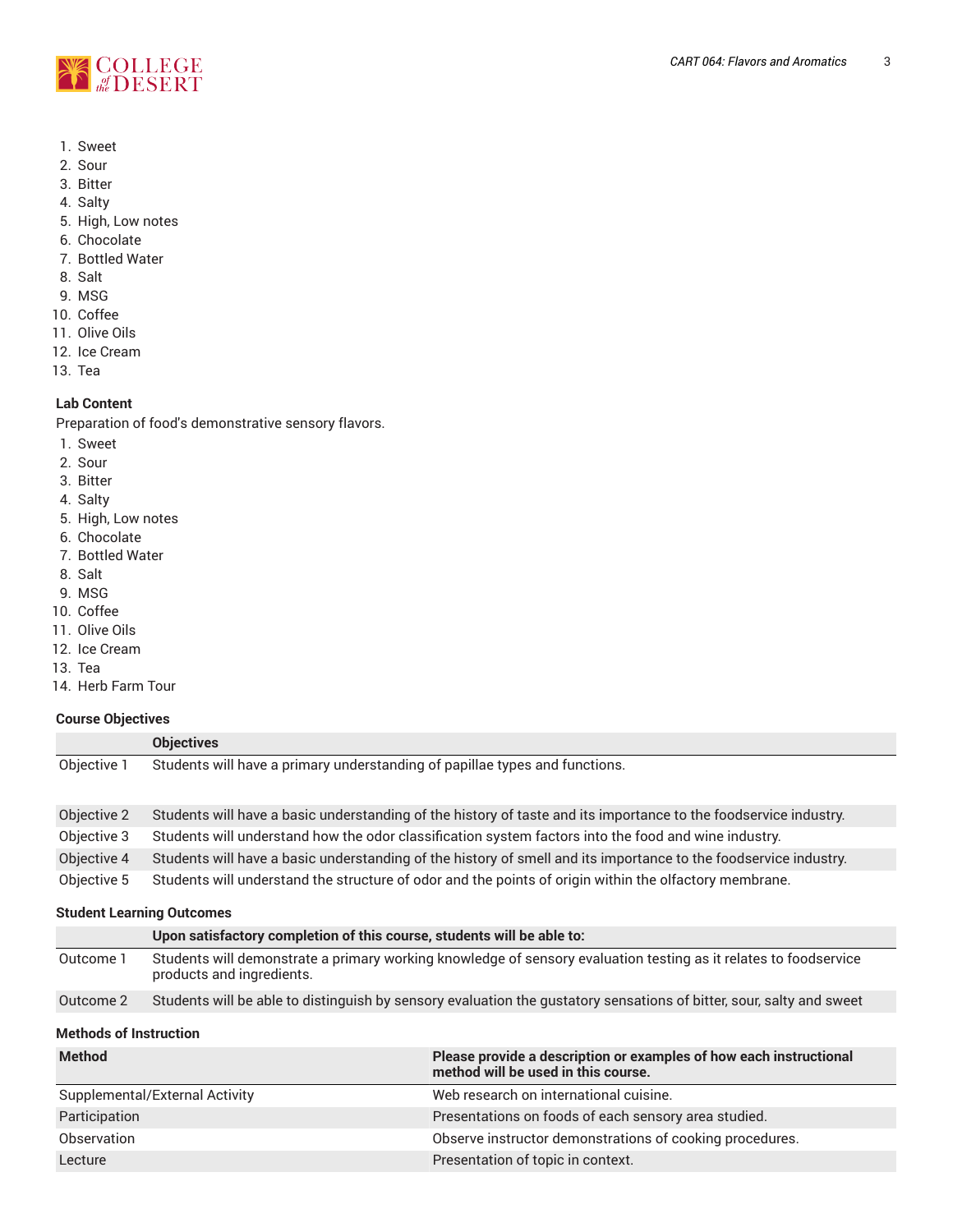

| Laboratory                         | Prepare a variety of foods demonstrating sensory tastes and smells.                                                            |
|------------------------------------|--------------------------------------------------------------------------------------------------------------------------------|
| <b>Discussion</b>                  | Evaluate culinary projects for appearance, taste, and value.                                                                   |
| Demonstration, Repetition/Practice | Demonstrations by instructor on cooking procedures.                                                                            |
| Collaborative/Team                 | Create culinary projects as a team where multiple players are necessary<br>to make the project come together at the same time. |

#### **Methods of Evaluation**

| <b>Method</b>                                    | Please provide a description or examples of how<br>each evaluation method will be used in this course.                                                                                                                                                                                                | <b>Type of Assignment</b> |
|--------------------------------------------------|-------------------------------------------------------------------------------------------------------------------------------------------------------------------------------------------------------------------------------------------------------------------------------------------------------|---------------------------|
| Presentations/student demonstration observations | Students present final cooking projects for<br>evaluation by peers and instructor.                                                                                                                                                                                                                    | In Class Only             |
| Laboratory projects                              | Various cooking projects to practice topics covered<br>in class.                                                                                                                                                                                                                                      | In Class Only             |
| Behavior assessment                              | Students participate safely in all projects, both<br>individually and as a member of a team.                                                                                                                                                                                                          | In Class Only             |
| Oral and practical examination                   | Participate as a member of a student group that<br>will research a topic and present its findings to the<br>class. The topic for this assignment will encourage<br>the exploration of the foods, food preparation<br>practices, food beliefs, etc. that are associated with<br>a region of the world. | In and Out of Class       |
| Self-paced testing                               | Research international recipes and cooking<br>methods on the web and share with class.                                                                                                                                                                                                                | Out of Class Only         |
| Student participation/contribution               | Active participation in all cooking projects.<br>Attendance at all lectures.                                                                                                                                                                                                                          | In Class Only             |
| Mid-term and final evaluations                   | Quizzes on each topic covered.                                                                                                                                                                                                                                                                        | Out of Class Only         |
| Oral and practical examination                   | Final presentation of practical cooking<br>demonstration.                                                                                                                                                                                                                                             | In Class Only             |
| Written homework                                 | Complete a paper that analyzes the student's food<br>habits and beliefs.                                                                                                                                                                                                                              | Out of Class Only         |
| Field/physical activity observations             | Participate in one ethnic restaurant lunch/dinner<br>with a classmate(s) and prepare a review related to<br>the experience                                                                                                                                                                            | Out of Class Only         |

#### **Assignments**

#### **Other In-class Assignments**

- Complete assignments correctly and in the time allowed.
- Attend class, **Actively Listen** to the material presented and **participate in discussions** and individual activities.
- Study for and complete scheduled examinations.
- Participate as a member of a student group that will research a topic and present its findings to the class.
- Sensory Blind.

#### **Other Out-of-class Assignments**

- Complete assignments correctly and in the time allowed.
- Read and study assigned materials prior to attending class.
- Study for and complete scheduled examinations.
- Complete a paper that analyzes the student's food habits and beliefs.

Participate as a member of a student group that will research a topic and present its findings to the class. The topic for this assignment will include:

*Assignment – Are There Only Four Tastes? What about metallic, astringent, alkaline, insipid, pungent, umami?*

#### **Grade Methods**

Letter Grade Only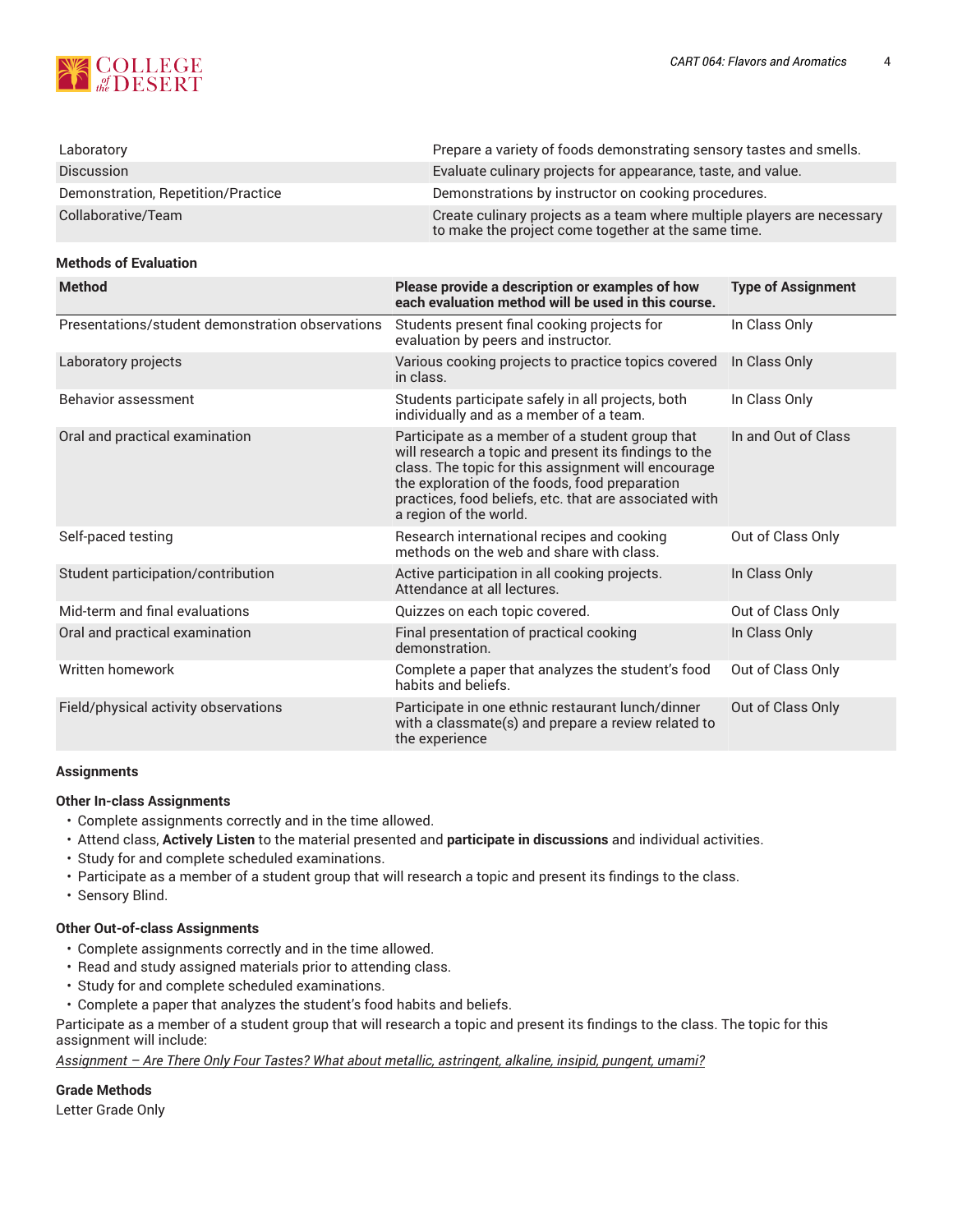

# **MIS Course Data**

**CIP Code** 12.0500 - Cooking and Related Culinary Arts, General.

**TOP Code** 130630 - Culinary Arts

**SAM Code** C - Clearly Occupational

**Basic Skills Status** Not Basic Skills

**Prior College Level** Not applicable

**Cooperative Work Experience** Not a Coop Course

**Course Classification Status** Credit Course

**Approved Special Class** Not special class

**Noncredit Category** Not Applicable, Credit Course

**Funding Agency Category** Not Applicable

**Program Status** Program Applicable

**Transfer Status** Transferable to CSU only

**Allow Audit** No

**Repeatability** No

**Materials Fee** No

**Additional Fees?** No

# **Approvals**

**Curriculum Committee Approval Date** 11/21/2019

**Academic Senate Approval Date** 12/12/2019

**Board of Trustees Approval Date** 1/17/2020